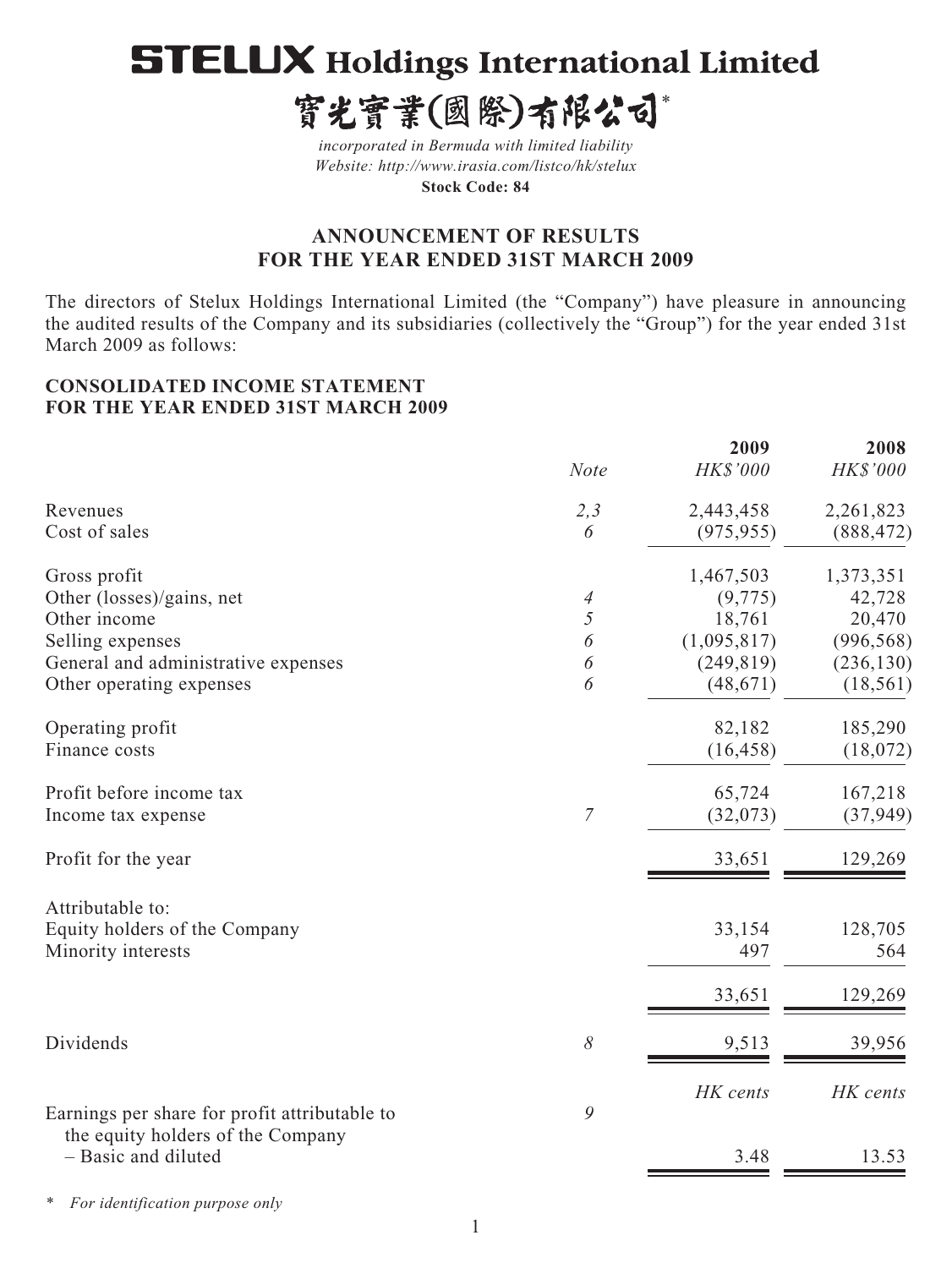# **CONSOLIDATED BALANCE SHEET AS AT 31ST MARCH 2009**

|                                     |             | 2009      | 2008      |
|-------------------------------------|-------------|-----------|-----------|
|                                     | <b>Note</b> | HK\$'000  | HK\$'000  |
| <b>ASSETS</b>                       |             |           |           |
| Non-current assets                  |             |           |           |
| Property, plant and equipment       |             | 205,195   | 228,328   |
| Investment properties               |             | 35,000    | 2,100     |
| Prepayment of lease premium         |             | 186,298   | 205,489   |
| Intangible assets                   |             | 23,451    | 24,884    |
| Deferred tax assets                 |             | 45,548    | 36,831    |
| Available-for-sale financial assets |             | 18,123    | 17,158    |
|                                     |             | 513,615   | 514,790   |
| Current assets                      |             |           |           |
| <b>Stocks</b>                       |             | 790,719   | 741,391   |
| Debtors and prepayments             | 10          | 335,800   | 406,247   |
| Bank balances and cash              |             | 117,386   | 166,567   |
|                                     |             | 1,243,905 | 1,314,205 |
| Total assets                        |             | 1,757,520 | 1,828,995 |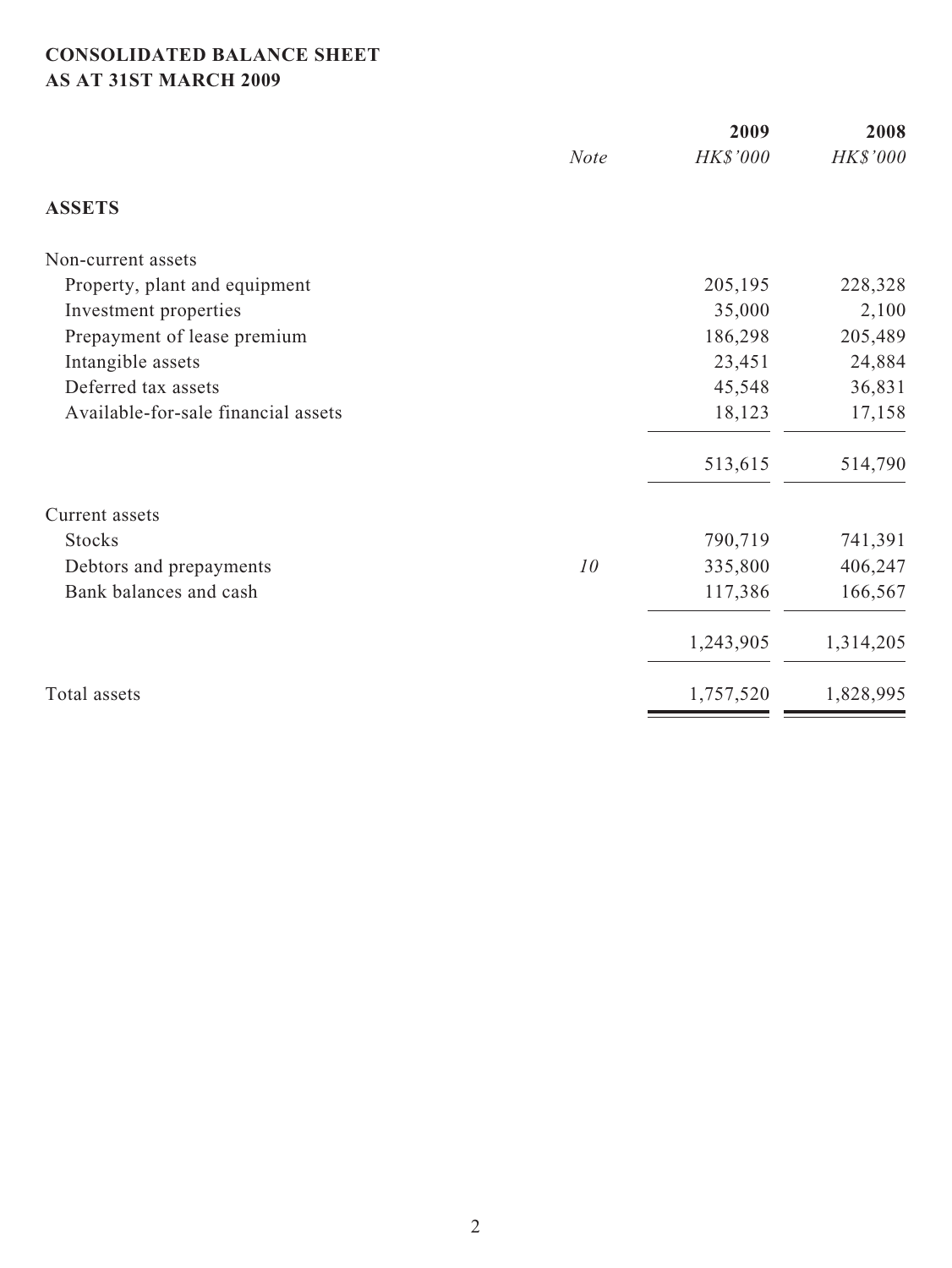# **CONSOLIDATED BALANCE SHEET (CONTINUED)**

|                                                                                                 | <b>Note</b> | 2009<br>HK\$'000                        | 2008<br>HK\$'000                        |
|-------------------------------------------------------------------------------------------------|-------------|-----------------------------------------|-----------------------------------------|
| <b>EQUITY</b>                                                                                   |             |                                         |                                         |
| Capital and reserves attributable to<br>the equity holders of the Company                       |             |                                         |                                         |
| Share capital<br>Reserves                                                                       |             | 95,134<br>694,239                       | 95,134<br>747,616                       |
| Shareholders' funds<br>Minority interests                                                       |             | 789,373<br>4,253                        | 842,750<br>4,751                        |
| Total equity                                                                                    |             | 793,626                                 | 847,501                                 |
| <b>LIABILITIES</b><br>Non-current liabilities<br>Deferred tax liabilities<br><b>Borrowings</b>  |             | 1,312<br>116,312                        | 1,456<br>144,952                        |
|                                                                                                 |             | 117,624                                 | 146,408                                 |
| <b>Current liabilities</b><br>Creditors and accruals<br>Income tax payable<br><b>Borrowings</b> | 11          | 422,078<br>16,704<br>407,488<br>846,270 | 476,667<br>32,979<br>325,440<br>835,086 |
| Total liabilities                                                                               |             | 963,894                                 | 981,494                                 |
| Total equity and liabilities                                                                    |             | 1,757,520                               | 1,828,995                               |
| Net current assets                                                                              |             | 397,635                                 | 479,119                                 |
| Total assets less current liabilities                                                           |             | 911,250                                 | 993,909                                 |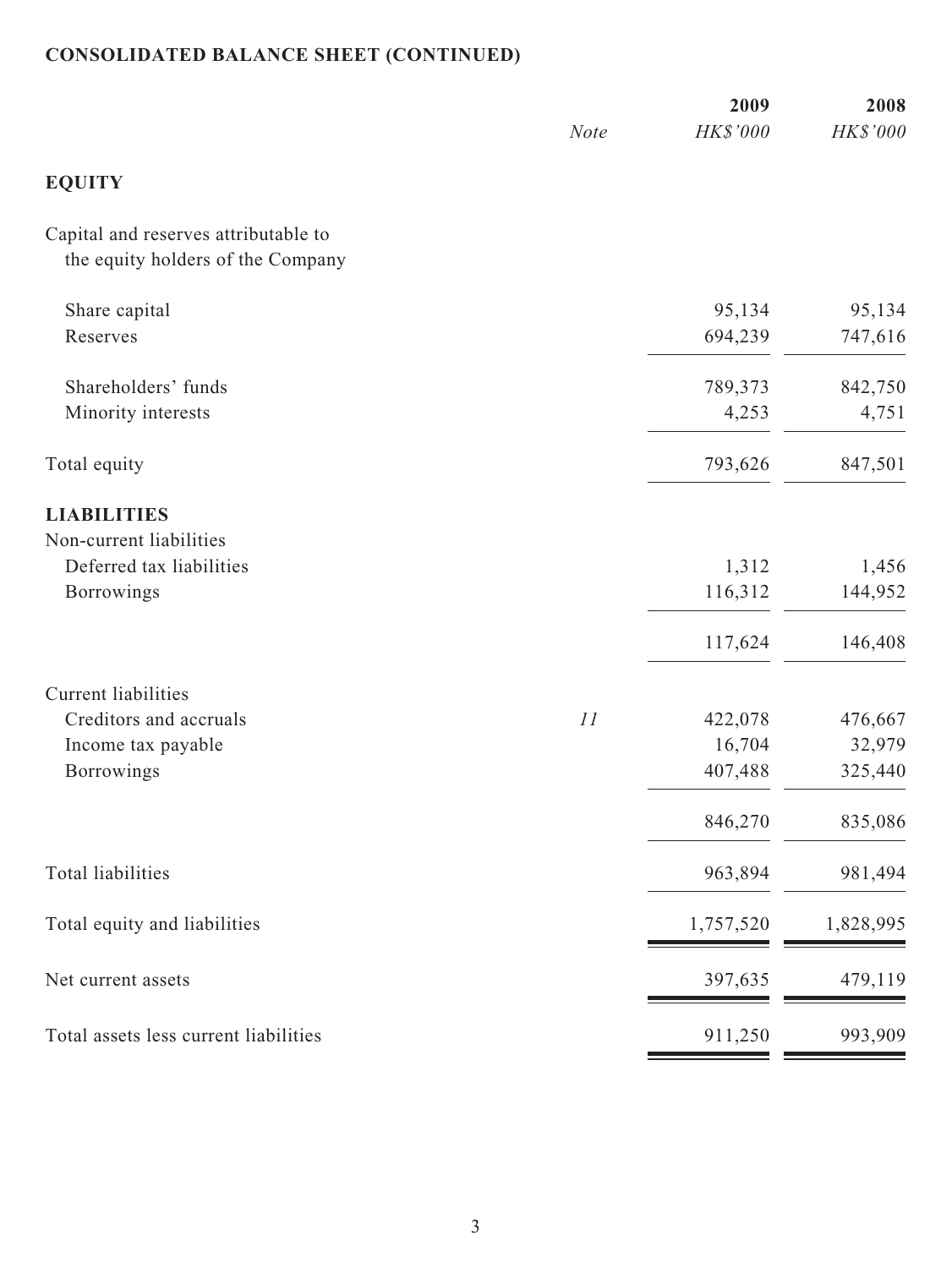#### **1. Basis of preparation**

The consolidated financial statements of the Group have been prepared in accordance with Hong Kong Financial Reporting Standards ("HKFRS"). The consolidated financial statements have been prepared under the historical cost convention, as modified by the revaluation of available-for-sale financial assets and investment properties.

The preparation of financial statements in conformity with HKFRS requires the use of certain critical accounting estimates. It also requires management to exercise its judgement in the process of applying the Group's accounting policies.

#### *Adoption of standards, amendments to standards and interpretations*

In 2009, the Group adopted the following standards, amendments to standards and interpretations of HKFRS issued by the Hong Kong Institute of Certified Public Accountants, which become effective for accounting periods beginning on or after 1st April 2008:

- HKAS 39, 'Financial instruments: Recognition and measurement', amendment on reclassification of financial assets permits reclassification of certain financial assets out of the held-for-trading and available-for-sale categories if specified conditions are met . The related amendment to HKFRS 7, 'Financial instruments: Disclosures', introduces disclosure requirements with respect to financial assets reclassified out of the held-for-trading and available-for-sale categories. The adoption of these amendments does not have any impact on the Group's financial statements, as the Group has not reclassified any financial assets.
- HK(IFRIC)-Int 12, 'Service concession arrangements' applies to contractual arrangements whereby a private sector operator participates in the development, financing, operation and maintenance of infrastructure for public sector services. The adoption of this interpretation does not have any significant impact on the Group's financial statements.
- HK(IFRIC)-Int 14, 'HKAS 19 The limit on a defined benefit asset, minimum funding requirements and their interaction', provides guidance on assessing the limit in HKAS 19 on the amount of the surplus that can be recognised as an asset. It also explains how the pension asset or liability may be affected by a statutory or contractual minimum funding requirement. The adoption of this interpretation does not have any impact on the Group's financial statements.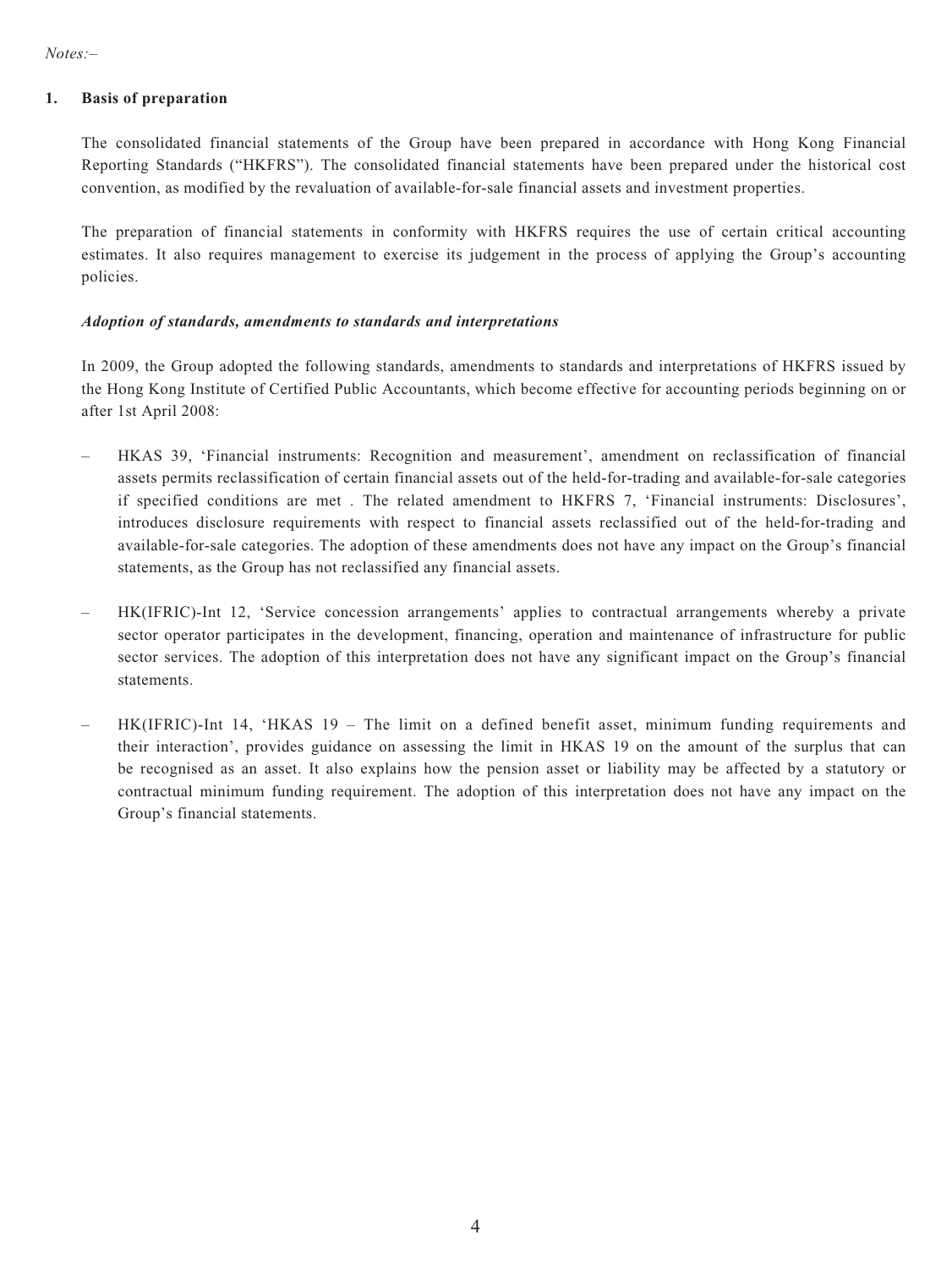### **2. Segment information**

*Primary reporting format – business segments*

|                                                   | For the year ended 31st March 2009 |                       |           |                    |
|---------------------------------------------------|------------------------------------|-----------------------|-----------|--------------------|
|                                                   | <b>Retail and trading</b>          |                       | Property  | <b>Group Total</b> |
|                                                   | Watch                              | <b>Optical</b>        |           |                    |
|                                                   | HK\$'000                           | HK\$'000              | HK\$'000  | HK\$'000           |
| Revenues                                          |                                    |                       |           |                    |
| Gross segment                                     | 1,641,237                          | 801,327               | 11,444    | 2,454,008          |
| Inter-segment                                     |                                    |                       | (10, 550) | (10, 550)          |
|                                                   |                                    |                       |           |                    |
|                                                   | 1,641,237                          | 801,327               | 894       | 2,443,458          |
| Segment results                                   | 99,992                             | 22,867                | (9,511)   | 113,348            |
| Unallocated income                                |                                    |                       |           | 3,115              |
| Net corporate expenses                            |                                    |                       |           | (34, 281)          |
| Operating profit                                  |                                    |                       |           | 82,182             |
| Finance costs                                     |                                    |                       |           | (16, 458)          |
| Profit before income tax                          |                                    |                       |           | 65,724             |
| Income tax expense                                |                                    |                       |           | (32,073)           |
| Profit for the year                               |                                    |                       |           | 33,651             |
| Capital expenditure                               | (47,961)                           | (34, 630)             | (38, 594) |                    |
| Depreciation                                      | (51, 267)                          | (35,665)              | (96)      |                    |
| Amortisation of prepayment of lease premium       | (3,490)                            | (3,025)               | (4,710)   |                    |
| Fair value losses of investment properties        |                                    |                       | (5,694)   |                    |
| Loss on disposal of property, plant and equipment | (515)                              | (479)                 |           |                    |
| Provision for stocks                              | (21, 128)                          | (4, 327)              |           |                    |
| Impairment of debtors and bad debts written off   | (852)                              |                       |           |                    |
| Reversal of bad debts provision                   | 1,018                              |                       |           |                    |
| Impairment of property, plant and equipment       | (3,188)                            | (2,942)               |           |                    |
| Provision for onerous contracts                   | (1,223)                            | (1, 426)              |           |                    |
|                                                   |                                    | As at 31st March 2009 |           |                    |
|                                                   | <b>Retail and trading</b>          |                       | Property  | <b>Group Total</b> |
|                                                   | Watch                              | <b>Optical</b>        |           |                    |
|                                                   | HK\$'000                           | HK\$'000              | HK\$'000  | HK\$'000           |
| Segment assets                                    | 1,097,743                          | 307,404               | 168,924   | 1,574,071          |
| Unallocated assets                                |                                    |                       |           | 183,449            |
| Total assets                                      |                                    |                       |           | 1,757,520          |
| Segment liabilities                               | 297,411                            | 115,645               | 1,624     | 414,680            |
| Unallocated liabilities                           |                                    |                       |           | 549,214            |
| Total liabilities                                 |                                    |                       |           | 963,894            |
|                                                   |                                    |                       |           |                    |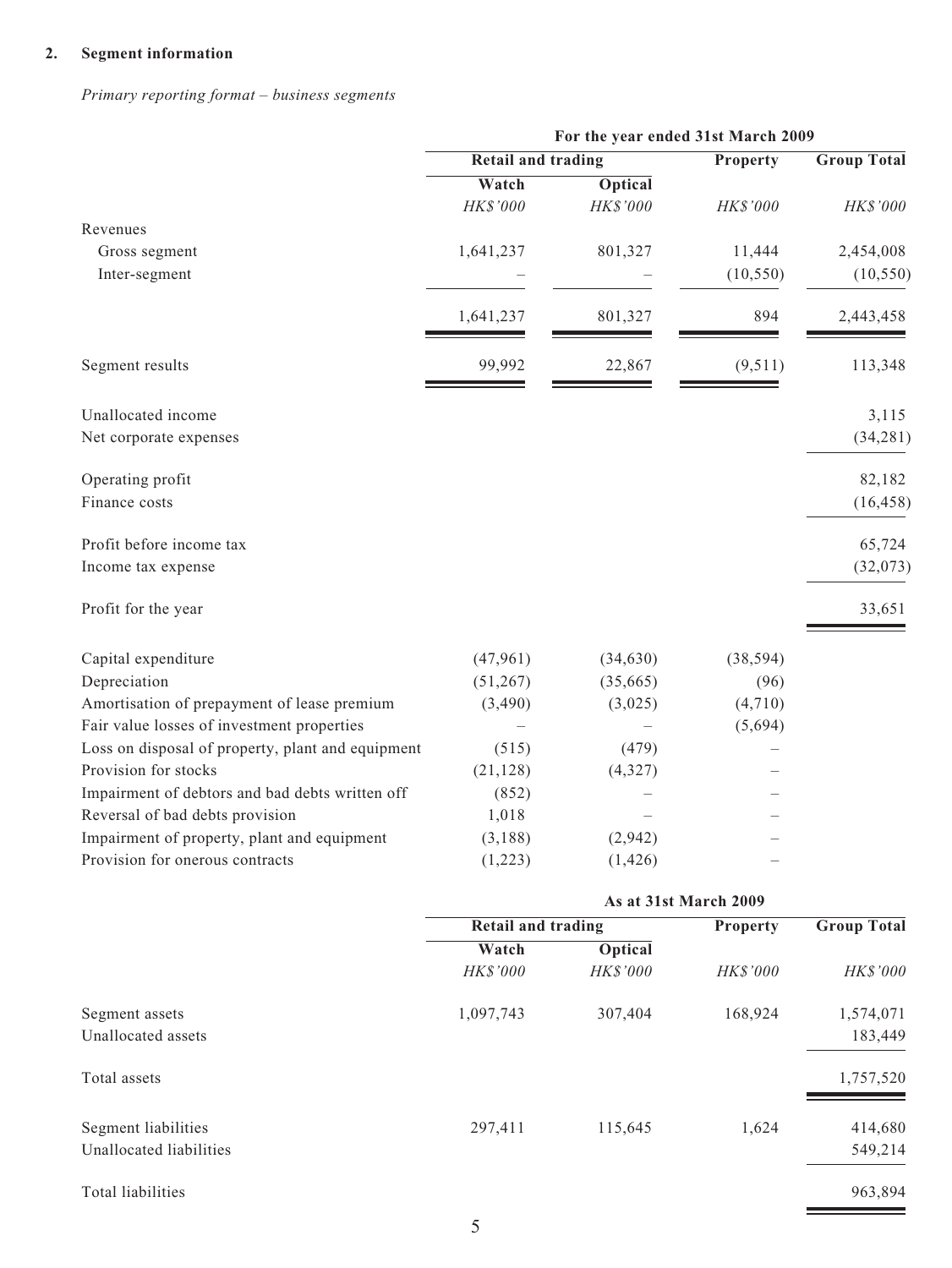### **2. Segment information (continued)**

*Primary reporting format – business segments (continued)*

|                                                          | For the year ended 31st March 2008 |                       |                 |                    |
|----------------------------------------------------------|------------------------------------|-----------------------|-----------------|--------------------|
|                                                          | <b>Retail and trading</b>          |                       | Property        | <b>Group Total</b> |
|                                                          | Watch                              | <b>Optical</b>        |                 |                    |
|                                                          | HK\$'000                           | HK\$'000              | HK\$'000        | HK\$'000           |
| Revenues                                                 |                                    |                       |                 |                    |
| Gross segment                                            | 1,500,871                          | 760,700               | 11,330          | 2,272,901          |
| Inter-segment                                            |                                    |                       | (11,078)        | (11,078)           |
|                                                          | 1,500,871                          | 760,700               | 252             | 2,261,823          |
| Segment results                                          | 145,915                            | 56,975                | 16,721          | 219,611            |
| Unallocated income                                       |                                    |                       |                 | 2,877              |
| Net corporate expenses                                   |                                    |                       |                 | (37, 198)          |
| Operating profit                                         |                                    |                       |                 | 185,290            |
| Finance costs                                            |                                    |                       |                 | (18,072)           |
| Profit before income tax                                 |                                    |                       |                 | 167,218            |
| Income tax expense                                       |                                    |                       |                 | (37, 949)          |
| Profit for the year                                      |                                    |                       |                 | 129,269            |
| Capital expenditure                                      | (68, 780)                          | (48, 331)             | (64, 325)       |                    |
| Depreciation                                             | (44, 683)                          | (28, 598)             | (37)            |                    |
| Amortisation of prepayment of lease premium              | (3,607)                            | (3,053)               | (3,081)         |                    |
| Fair value gains of investment property                  |                                    |                       | 800             |                    |
| (Loss)/gain on disposal of property, plant and equipment | (552)                              | (703)                 | 2,419           |                    |
| Provision for stocks                                     | (10, 342)                          | (3,739)               |                 |                    |
| Impairment of debtors and bad debts written off          | (2,095)                            | (249)                 |                 |                    |
| Reversal of bad debts provision                          | 182                                |                       | 17,498          |                    |
|                                                          |                                    | As at 31st March 2008 |                 |                    |
|                                                          | <b>Retail and trading</b>          |                       | <b>Property</b> | <b>Group Total</b> |
|                                                          | Watch                              | <b>Optical</b>        |                 |                    |
|                                                          | HK\$'000                           | HK\$'000              | HK\$'000        | HK\$'000           |
| Segment assets                                           | 1,132,863                          | 329,069               | 145,238         | 1,607,170          |
| Unallocated assets                                       |                                    |                       |                 | 221,825            |

Total assets and the set of the set of the set of the set of the set of the set of the set of the set of the set of the set of the set of the set of the set of the set of the set of the set of the set of the set of the set

| Segment liabilities     | 318,271 | 135,488 | 4.817 | 458,576 |
|-------------------------|---------|---------|-------|---------|
| Unallocated liabilities |         |         |       | 522,918 |

Total liabilities and the set of the set of the set of the set of the set of the set of the set of the set of the set of the set of the set of the set of the set of the set of the set of the set of the set of the set of th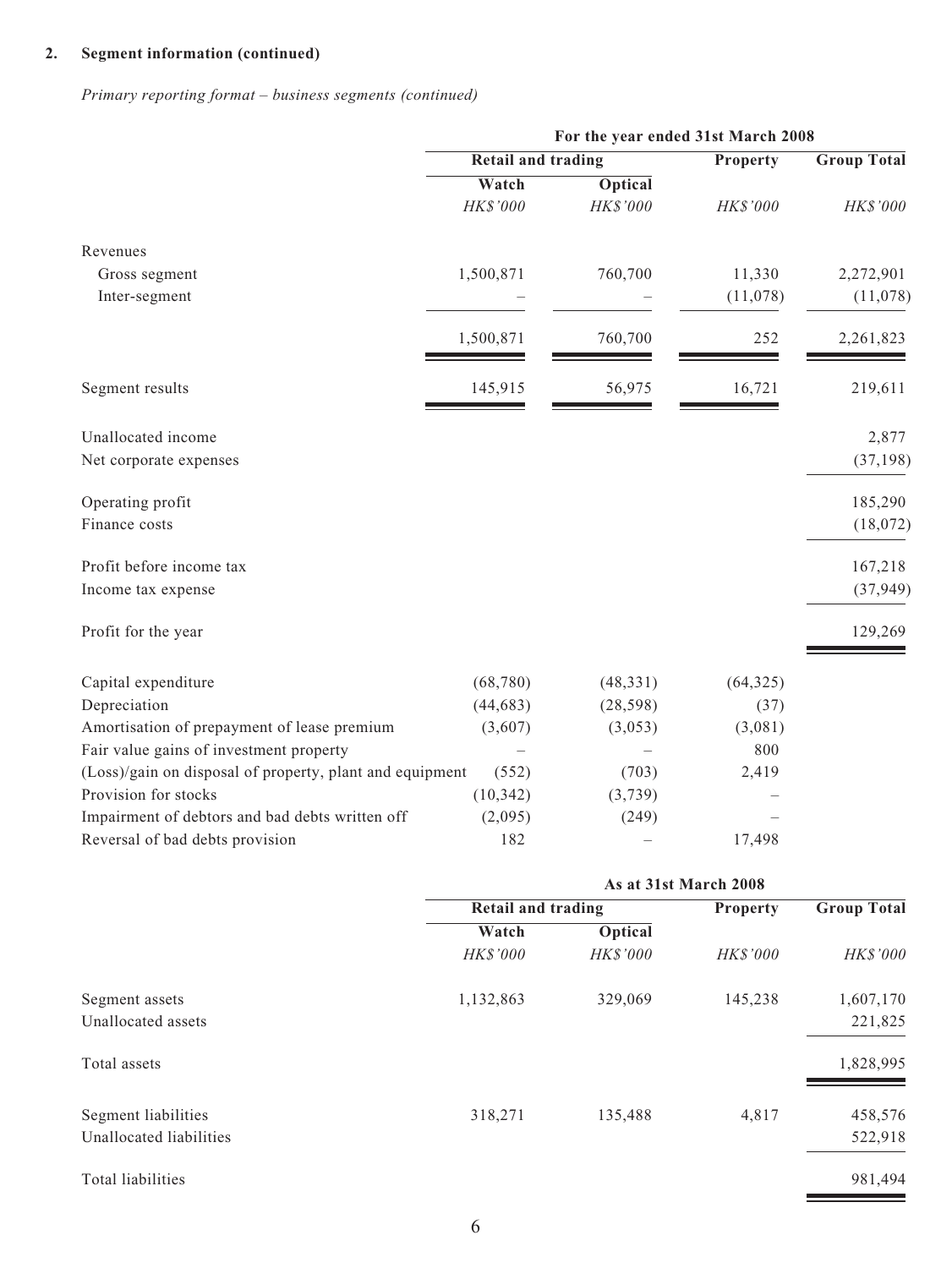#### **2. Segment information (continued)**

*Secondary reporting format – geographical segments*

|                |                 | As at and for the year ended 31st March 2009 |                 |             |  |
|----------------|-----------------|----------------------------------------------|-----------------|-------------|--|
|                |                 | Segment                                      | <b>Total</b>    | Capital     |  |
|                | <b>Revenues</b> | results                                      | assets          | expenditure |  |
|                | <b>HK\$'000</b> | <b>HK\$'000</b>                              | <b>HK\$'000</b> | HK\$'000    |  |
| Hong Kong      | 1,249,886       | 89,458                                       | 786,697         | 68,649      |  |
| Mainland China | 167,967         | (47,380)                                     | 257,307         | 16,254      |  |
| Rest of Asia   | 1,008,693       | 104,774                                      | 677,757         | 35,576      |  |
| Europe         | 14,848          | (34,086)                                     | 35,759          | 971         |  |
| North America  | 2.064           | 582                                          |                 |             |  |
|                | 2,443,458       | 113,348                                      | 1,757,520       | 121,450     |  |

# **As at and for the year ended 31st March 2008 Segment** Total Capital  **Revenues results assets expenditure**  *HK\$'000 HK\$'000 HK\$'000 HK\$'000* Hong Kong 1,165,783 99,493 841,672 114,331 Mainland China 125,130 (25,247) 197,513 10,575 Rest of Asia 612 and 2012 158,166 158,166 742,660 57,421 Europe 15,482 (13,513) 47,150 2,749 North America 2,447 2,447 – 712 2,261,823 219,611 1,828,995 185,076

#### **3. Revenues**

|                     | 2009            | 2008      |
|---------------------|-----------------|-----------|
|                     | <b>HK\$'000</b> | HK\$'000  |
| Turnover            |                 |           |
| Sales of goods      | 2,442,564       | 2,261,571 |
| Gross rental income | 894             | 252       |
|                     | 2,443,458       | 2,261,823 |

#### **4. Other (losses)/gains, net**

|                                                               | 2009            | 2008            |
|---------------------------------------------------------------|-----------------|-----------------|
|                                                               | <i>HK\$'000</i> | <b>HK\$'000</b> |
| (Loss)/gain on disposal of property, plant and equipment, net | (994)           | 1,164           |
| Fair value (losses)/gains of investment properties            | (5,694)         | 800             |
| Exchange (loss)/gain, net                                     | (3,087)         | 40,764          |
|                                                               | (9, 775)        | 42.728          |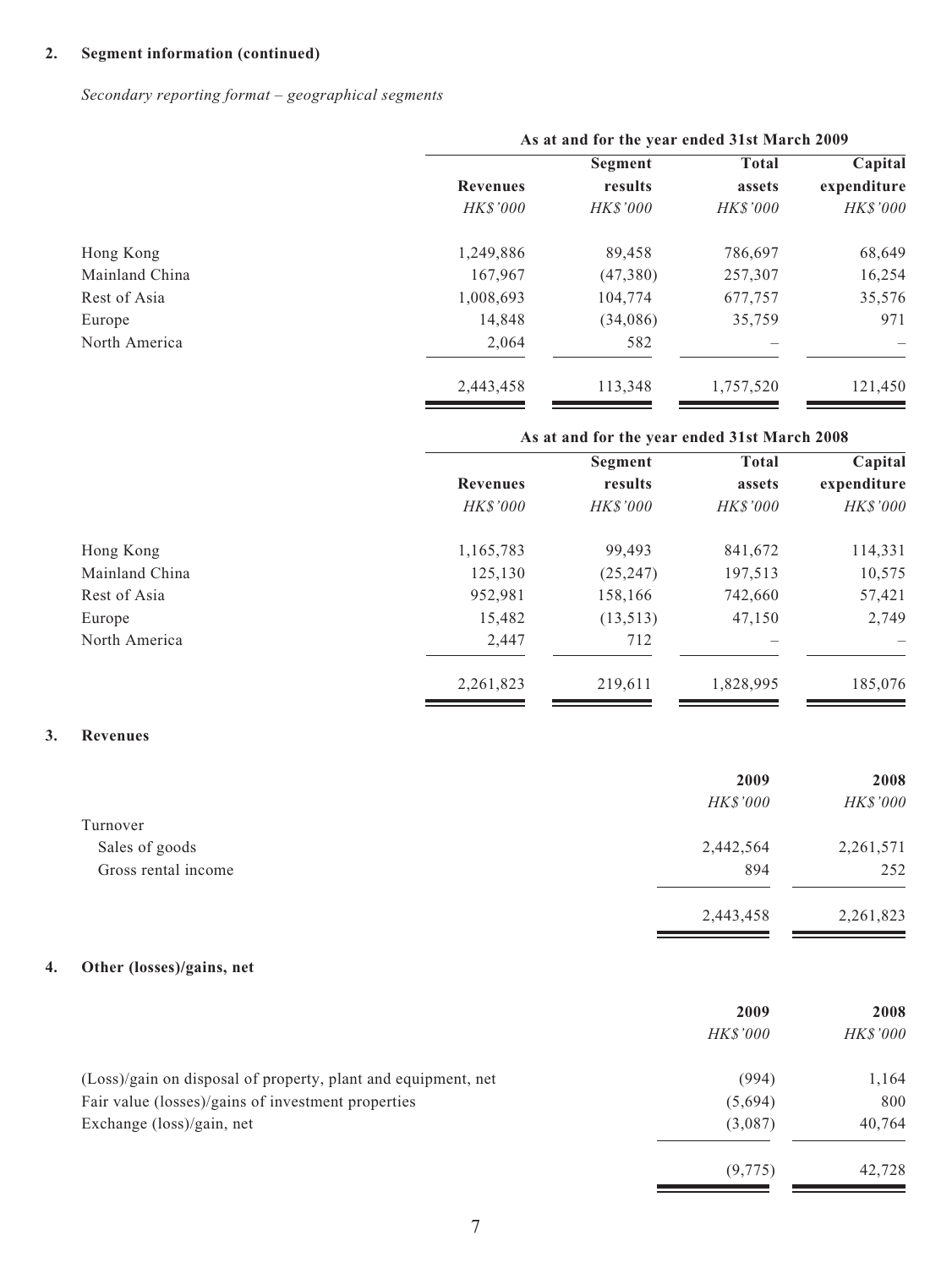#### **5. Other income**

| 2009            | 2008     |
|-----------------|----------|
| <b>HK\$'000</b> | HK\$'000 |
| 4,223           | 4,030    |
| 2,907           | 2,783    |
| 637             | 1,523    |
| 10,994          | 12,134   |
| 18,761          | 20,470   |
|                 |          |

### **6. Expenses by nature**

|                                                                            | 2009            | 2008            |
|----------------------------------------------------------------------------|-----------------|-----------------|
|                                                                            | <b>HK\$'000</b> | <b>HK\$'000</b> |
| Cost of stocks sold and raw materials consumed                             | 961,957         | 869,692         |
| Amortisation of prepayment of lease premium                                | 11,225          | 9,741           |
| Depreciation of property, plant and equipment                              |                 |                 |
| $-$ Owned                                                                  | 87,490          | 74,133          |
| - Leased                                                                   | 726             | 710             |
| Impairment of property, plant and equipment                                | 6,130           |                 |
| Provision for onerous contracts                                            | 2,649           |                 |
| Auditor's remuneration                                                     | 6,618           | 5,913           |
| Operating leases                                                           |                 |                 |
| $-$ Buildings                                                              | 384,813         | 333,930         |
| $-$ Equipment                                                              | 43              | 18              |
| Provision for stocks                                                       | 25,455          | 14,081          |
| Impairment of debtors and bad debts written off                            | 852             | 2,344           |
| Reversal of bad debts provision                                            | (1,018)         | (17,680)        |
| Donations                                                                  | 4,342           | 344             |
| Employee benefit expenses                                                  | 435,806         | 398,402         |
| Others                                                                     | 443,174         | 448,103         |
| Total cost of sales, selling expenses, general and administrative expenses |                 |                 |
| and other operating expenses                                               | 2,370,262       | 2,139,731       |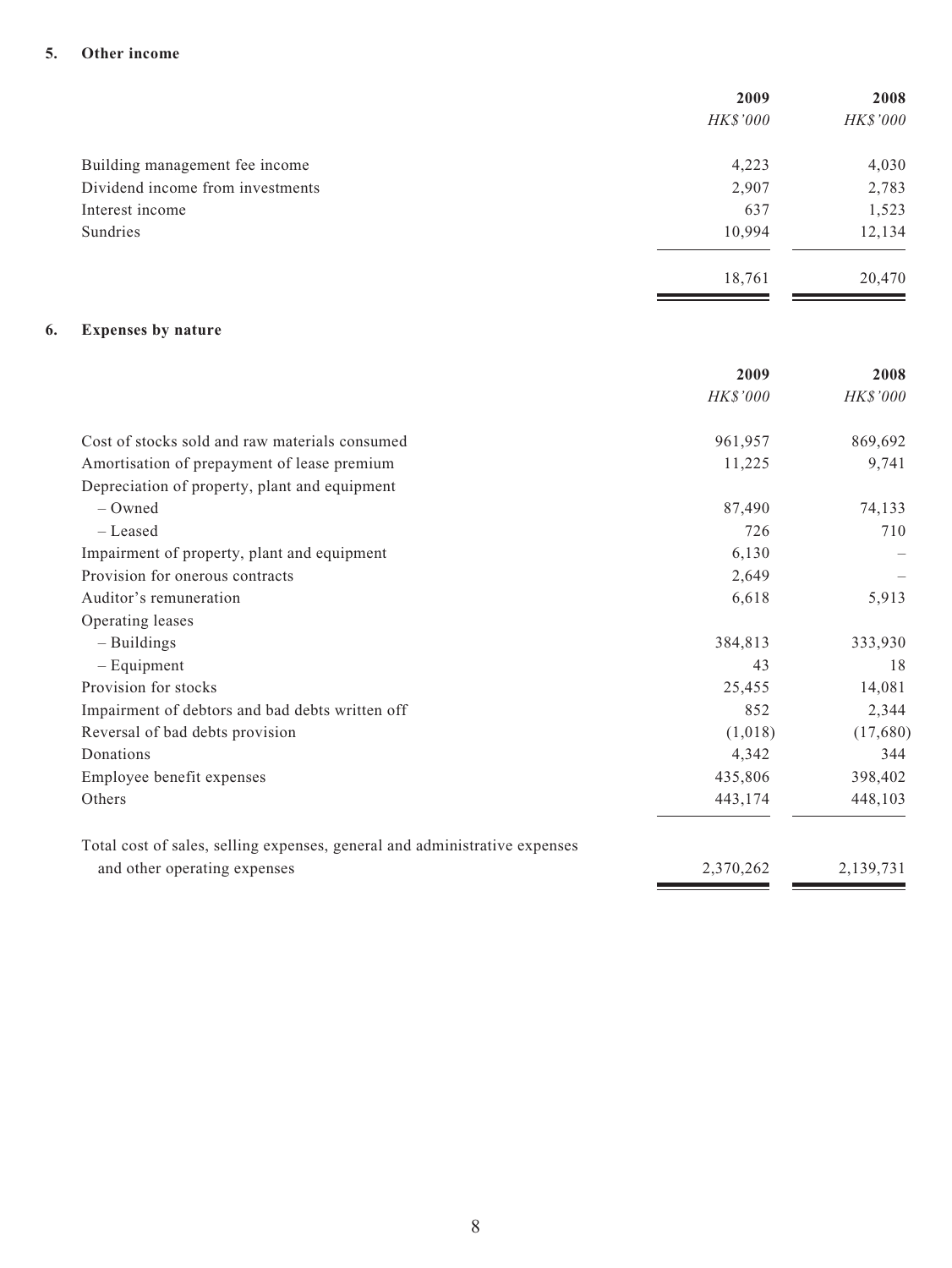#### **7. Income tax expense**

Hong Kong profits tax has been provided at the rate of 16.5% on the estimated assessable profits for the year ended 31st March 2009 (2008: 17.5%) less relief for available tax losses. Taxation on overseas profits has been calculated on the estimated assessable profits for the year at the rates of taxation prevailing in the territories in which the Group operates.

The amount of income tax charged to the consolidated income statement represents:

|                                           | 2009      | 2008     |
|-------------------------------------------|-----------|----------|
|                                           | HK\$'000  | HK\$'000 |
| Current income tax                        |           |          |
| Hong Kong profits tax                     | 15,623    | 17,101   |
| Overseas profits tax                      | 27,164    | 37,926   |
| Over provisions in respect of prior years | (67)      | (2,140)  |
|                                           | 42,720    | 52,887   |
| Deferred income tax                       | (10, 647) | (14,938) |
| Income tax expense                        | 32,073    | 37,949   |
| $\mathbf{D}$ $\mathbf{I}$ $\mathbf{I}$    |           |          |

#### **8. Dividends**

|                                                                    | 2009            | 2008            |
|--------------------------------------------------------------------|-----------------|-----------------|
|                                                                    | <i>HK\$'000</i> | <b>HK\$'000</b> |
| No interim dividend paid during the year                           |                 |                 |
| (2008: HK\$0.012 per ordinary share)                               |                 | 11,416          |
| Final, proposed, of HK\$0.010 (2008: HK\$0.030) per ordinary share | 9,513           | 28,540          |
|                                                                    | 9.513           | 39.956          |

#### **9. Earnings per share**

#### *Basic*

Basic earnings per share is calculated by dividing the profit attributable to equity holders of the Company by the weighted average number of ordinary shares in issue during the year.

|                                                                 | 2009    | 2008    |
|-----------------------------------------------------------------|---------|---------|
| Weighted average number of ordinary shares in issue (thousands) | 951,340 | 951,340 |
| Profit attributable to equity holders of the Company (HK\$'000) | 33,154  | 128,705 |
| Basic earnings per share (HK cents)                             | 3.48    | 13.53   |

#### *Dilutive*

There were no dilutive potential ordinary shares in existence during the years ended 31st March 2008 and 2009.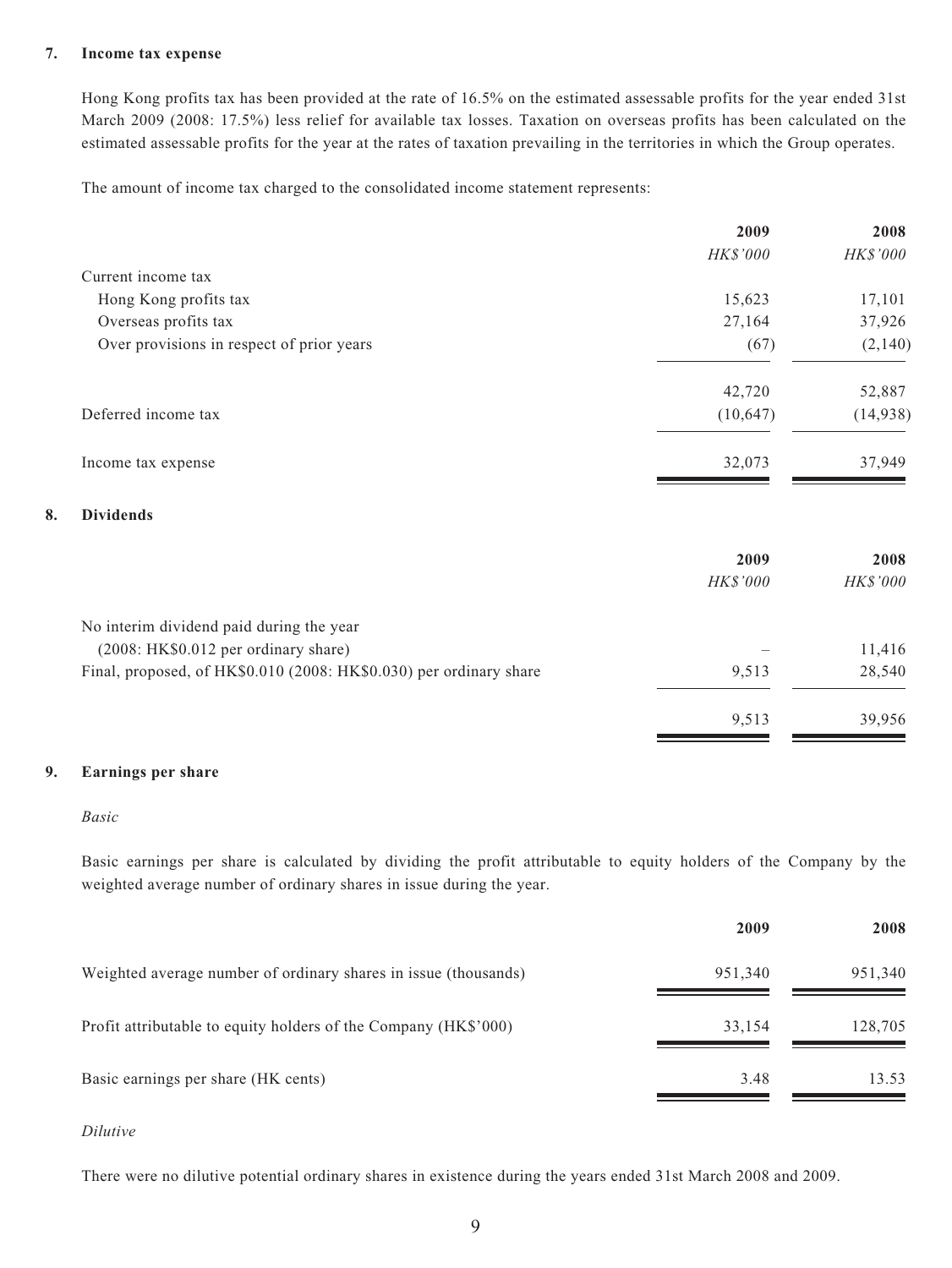### **10. Debtors and prepayments**

|                                         | 2009     | 2008     |
|-----------------------------------------|----------|----------|
|                                         | HK\$'000 | HK\$'000 |
| Trade debtors, net (note)               |          |          |
| Below 60 days                           | 53,467   | 58,482   |
| Over 60 days                            | 92,712   | 140,161  |
|                                         | 146,179  | 198,643  |
| Deposits, prepayments and other debtors | 189,621  | 207,604  |
|                                         | 335,800  | 406,247  |
|                                         |          |          |

#### *Note:*

The Group allows an average credit period of 60 days from the invoice date to its trade debtors.

### **11. Creditors and accruals**

|                              | 2009     | 2008     |
|------------------------------|----------|----------|
|                              | HK\$'000 | HK\$'000 |
| Trade creditors              |          |          |
| Below 60 days                | 190,029  | 121,880  |
| Over 60 days                 | 68,335   | 170,665  |
|                              | 258,364  | 292,545  |
| Other creditors and accruals | 163,714  | 184,122  |
|                              | 422,078  | 476,667  |

#### **12. Commitments**

### **(a) Capital commitments for property, plant and equipment:**

|                                   | 2009            | 2008     |
|-----------------------------------|-----------------|----------|
|                                   | <b>HK\$'000</b> | HK\$'000 |
| Contracted but not provided for   | 596             | 907      |
| Authorised but not contracted for |                 | 612      |
|                                   | 596             | 1,519    |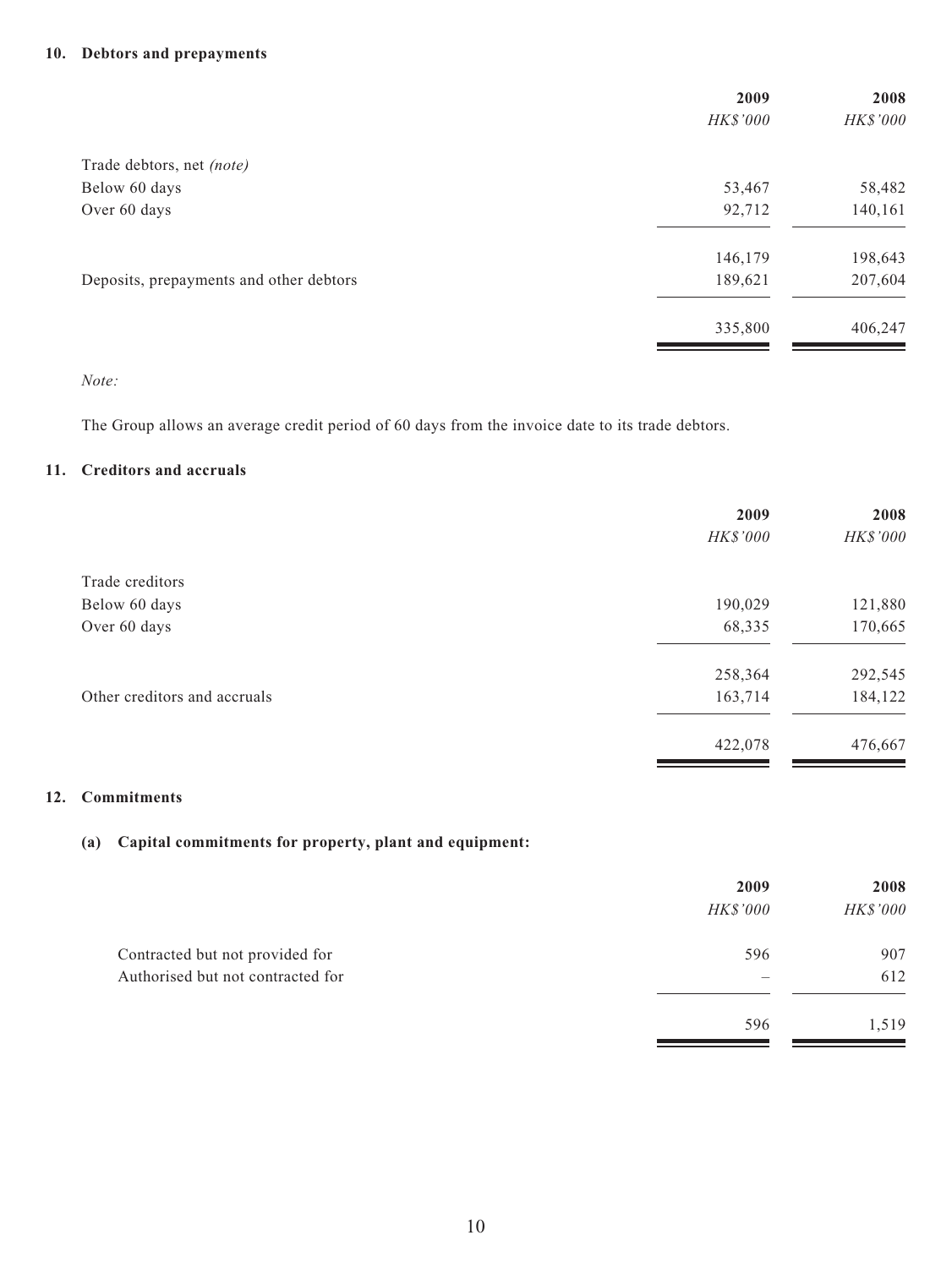#### **12. Commitments (continued)**

#### **(b) Commitments under operating leases (where the Group is the lessee)**

The Group had future aggregate minimum lease payments under non-cancellable operating leases as follows:

|                                                   | 2009            | 2008     |
|---------------------------------------------------|-----------------|----------|
|                                                   | <b>HK\$'000</b> | HK\$'000 |
| <b>Buildings</b>                                  |                 |          |
| Not later than one year                           | 377,728         | 358,335  |
| Later than one year but not later than five years | 292,850         | 401,800  |
| Later than five years                             | 19,930          | 46,285   |
|                                                   | 690,508         | 806,420  |

#### **(c) Operating lease arrangements (where the Group is the lessor)**

The Group had future aggregate minimum lease receivables under non-cancellable operating leases as follows:

|                                                   | 2009     | 2008     |
|---------------------------------------------------|----------|----------|
|                                                   | HK\$'000 | HK\$'000 |
| <b>Buildings</b>                                  |          |          |
| Not later than one year                           | 1,440    | 57       |
| Later than one year but not later than five years | 4,290    |          |
|                                                   | 5,730    | 57       |

### **MANAGEMENT DISCUSSION AND ANALYSIS**

The Group announces a profit attributable to shareholders after tax and minority interests of HK\$33 million for the financial year ended 31st March 2009 compared to HK\$129 million for the same period last year. Group turnover stood at HK\$2.4 billion.

For the first six months, group turnover was strong but against the backdrop of a sharp and severe global recession that started in the USA and Europe and spread to other countries in the third quarter, group turnover slowed down in the second half of the year as visitor levels declined but despite this, turnover growth of 8% was still achieved.

In addition to the less than expected robust turnover growth, three other major factors contributed to the fall in Group earnings. Firstly, as a result of the sharp down turn, impairment provisions of around HK\$8 million were made for non-performing stores and HK\$5.6 million was made for fair value loss of a shop property in Macau whereas no provisions were made in the previous year. Secondly, there was an exchange loss of HK\$3 million compared to an exchange gain of HK\$40 million last year, a net exchange effect of HK\$43 million. Thirdly, in the previous financial year, there was a reversal of a bad debts provision of HK\$18 million.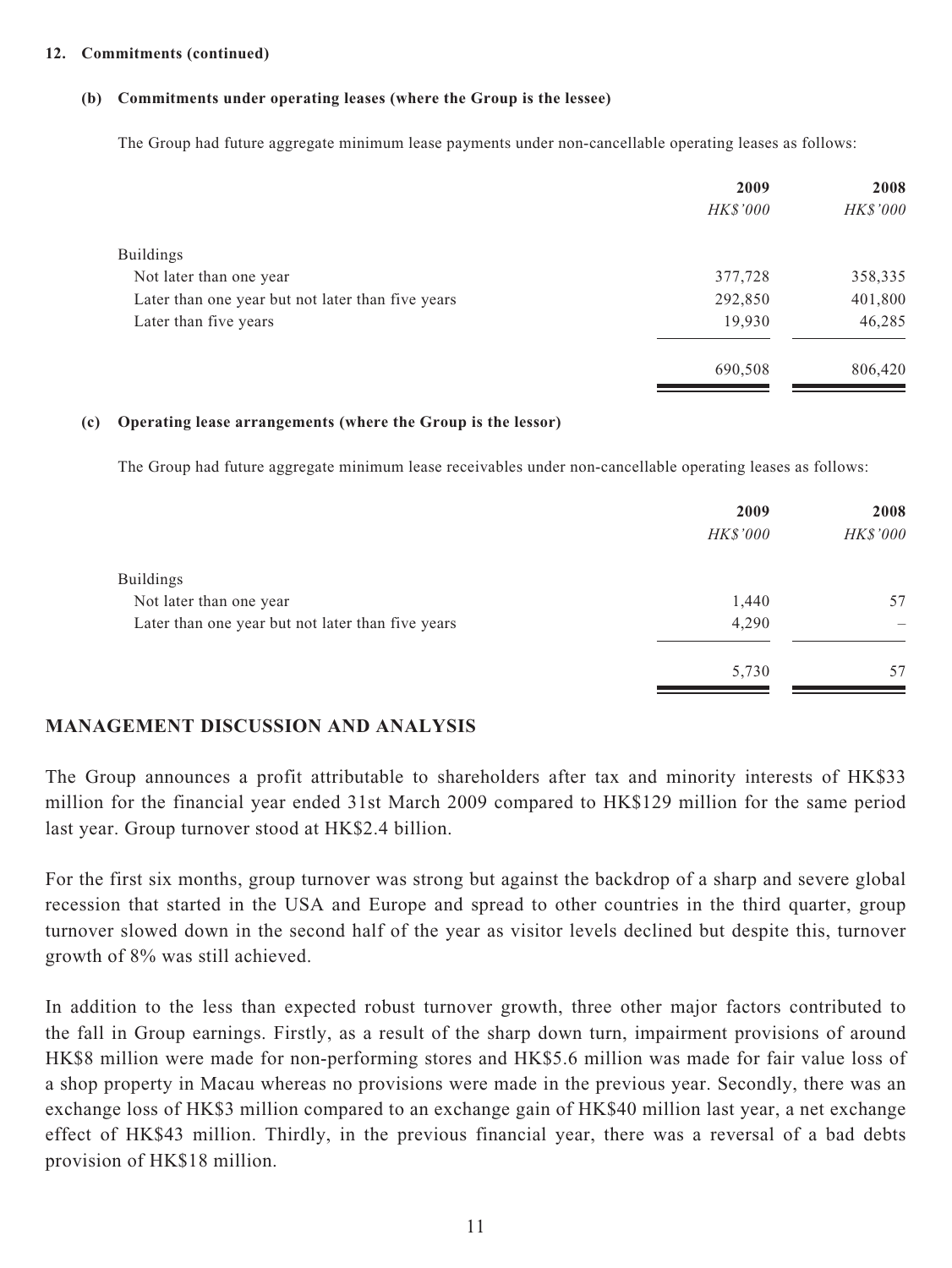In view of the current economic climate, the Directors recommend the payment of a final dividend of HK\$0.010 (07/08:HK\$0.030) per share.

# **WATCH RETAIL BUSINESS**

Our watch retail business comprising mainly of "CITY CHAIN" posted a 14% growth in turnover and an EBIT of HK\$65 million, down 28%. Overall, our watch operations would have returned a better performance but for external factors like shrinking economies and the exchange effect. The relatively stronger HK\$ resulted in an exchange loss of HK\$ 3.6 million this year compared to an exchange gain of HK\$ 25.6 million last year. Impairment provisions for non-performing stores this year also impacted.

As the momentum brought on by our new "CITY CHAIN" look took effect, exclusive agency brands and new house brand product lines were introduced into our stores and received positive responses.

Our Hong Kong and Macau operations returned an EBIT of HK\$45 million, up 52% compared to the same period last year and turnover grew by 17%.

Markets in Singapore and Malaysia returned respectable turnover growth of 10% and 13% respectively despite the external turbulence. Singapore posted an EBIT of HK\$9 million down 56%. Malaysia recorded an EBIT of HK\$21 million down 25%. Our Thai operations were also affected by the continued political problems and reported a decline in sales turnover of 6% from the previous year. EBIT stood at HK\$25 million, down 8%. Excluding the exchange effect these three markets actually recorded a year on year EBIT growth of 8%.

Turnover from our PRC operations grew by 33% and losses widened to around HK\$36 million compared to HK\$15 million last year. Several factors contributed to the larger losses. Not least, the global recession did not leave our PRC operations unscathed as the rapidly slowing retail market took its toil stunting the more robust turnover growth first expected in the beginning of the year. As our PRC operations are still very much in the building up stage, this onslaught has impacted it more than our other more mature operations elsewhere. Costs related to the opening of new shops in Beijing and our Beijing regional office also impacted. Impairment provisions for non-performing stores were also a factor. Our PRC operations are concentrated in Southern China where the global recession has hit the severest compared to other parts of the Mainland dragging down employment levels and hence purchasing power.

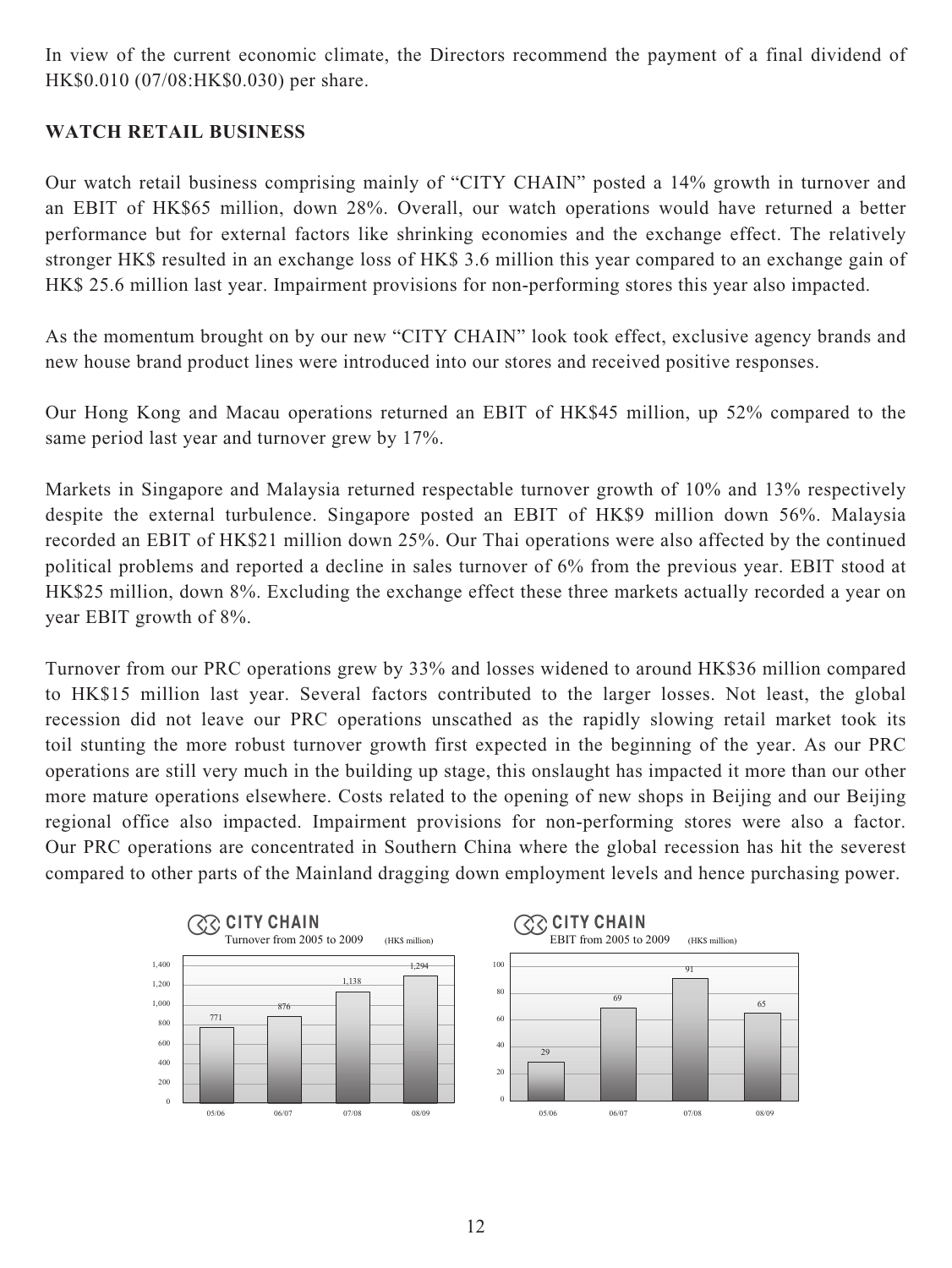# **OPTICAL RETAIL BUSINESS**

Turnover growth at "OPTICAL 88" lost considerable momentum after October, increasing by only 5% compared to double-digit growth in previous years. Sluggish growth generally affected earnings and EBIT was HK\$23 million, down 60% over the same period last year. There was a net exchange loss this year of almost HK\$2 million compared to a gain of around HK\$ 1 million last year.

Despite the prevailing gloom and an intensely competitive market, our Hong Kong and Macau operations managed to maintain turnover. Certain stores have been re -fitted to exude a more modern and elegant look receiving positive response. An EBIT of HK\$25 million was posted, a decline of 48% compared to last year. Apart from the absence of strong turnover growth, impairment provisions for non-performing stores also squeezed earnings.

Turnover growth of 5% and breakeven results were reported in Singapore. In Thailand the political turmoil and general economic environment impacted turnover growth. Turnover was maintained and an EBIT of HK\$11 million was reported, a fall of 13% compared to last year. In Malaysia, where our business is still in its infancy, expected strong turnover growth from new stores was severely checked by the poor economy. Although turnover grew by 32%, this was insufficient to offset related costs and a loss of slightly under HK\$2 million was returned compared to an EBIT of HK\$3 million last year. For these three countries, there was a net adverse exchange effect of HK\$4.6 million compared to the previous year.

Although turnover from our PRC operations grew 40%, the increase was still lower than expected and a loss of nearly HK\$12 million was recorded compared to HK\$10 million last year. Similar reasons that affected our PRC watch operations in Southern China also affected our optical operations.

Strategies put in place prior to the global credit crunch, like introducing exclusive agency brands, strengthening product development of our house brands and store enhancement have helped "OPTICAL 88" to sharpen its competitive edge.

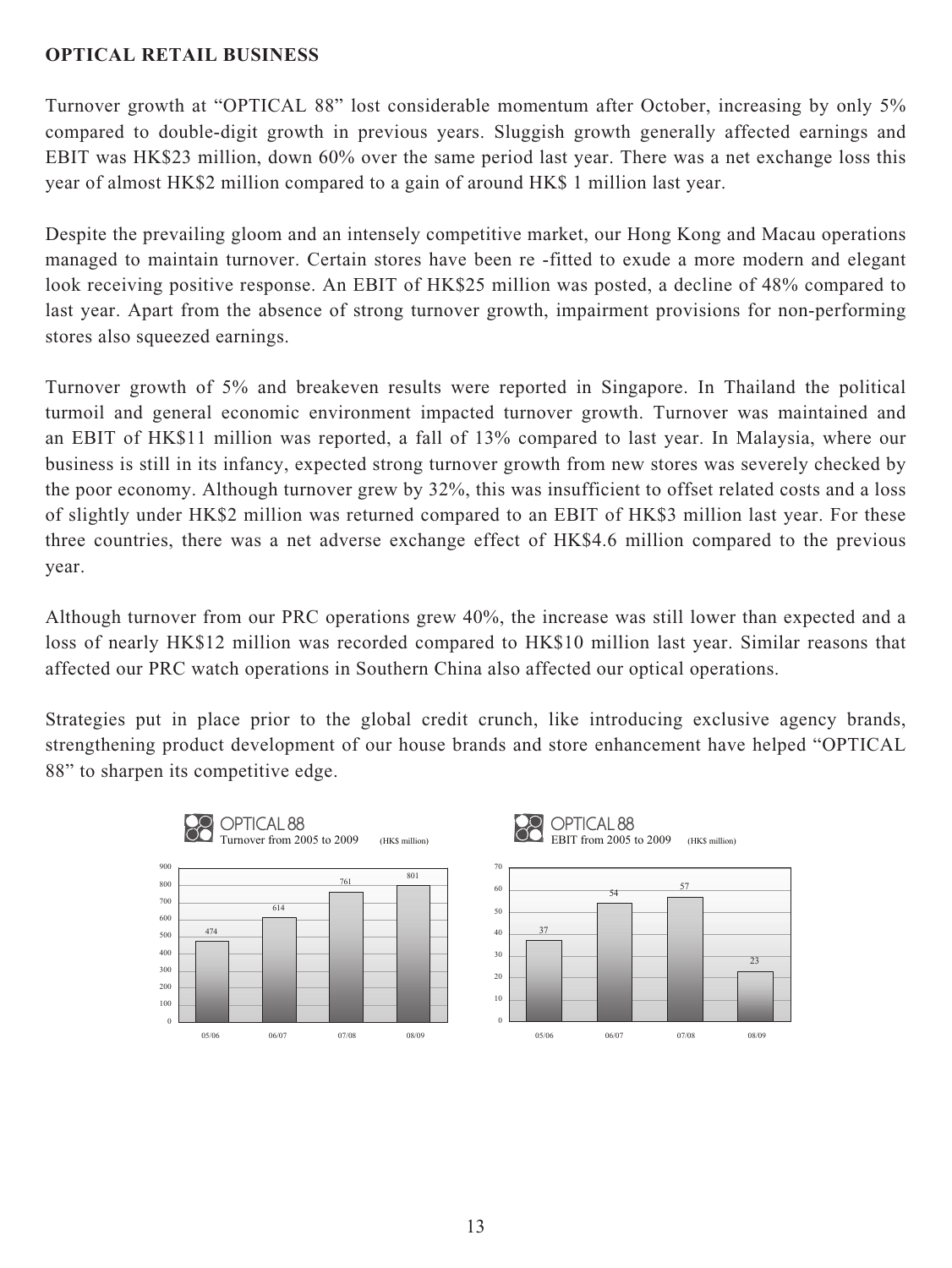# **WATCH EXPORT ASSEMBLY AND WHOLESALE TRADING**

The Group's watch export, assembly and wholesale trading businesses recorded a slight dip in turnover. EBIT was HK\$35 million compared to HK\$55 million last year.

During the year, a decision was taken to rationalise the operations of our watch export unit so that its future performance will have a smaller impact on the results of this Division. With restructuring and costs rationalization undertaken at our watch assembly unit, improved results were seen.

The performance of our Swiss subsidiary, Universal Geneve SA continues to be closely monitored. Year on year turnover was up by 29% but was insufficient to offset running and other product development costs and a loss of nearly HK\$36 million was recorded. The global recession has been most untimely, impacting Universal Geneve's turnover performance at a critical stage as positive results from the development of the "MICROTOR" movement are being seen. The Board intends to arrive at a decision to minimize the impact of this subsidiary's performance on the Group's future results.

The recession has had a bigger impact on our watch wholesale business compared to our watch retail business as otherwise, this segment of our business would have performed even better. The Thong Sia Group that operates in Hong Kong, Singapore, Malaysia and Taiwan saw a small drop in turnover of 4%. EBIT recorded a decline of 20% but excluding exchange, EBIT was actually slightly improved from last year.

# **OUTLOOK**

Despite stabilizing stock and property markets in some of the territories where we operate, the overall retail market remains fragile as high unemployment levels prevail in these places but we remain cautiously optimistic that by the second half of the current financial year external circumstances should improve.

Though a challenging year, we have managed to maintain our leading positions in the watch and optical businesses by putting into place carefully planned growth strategies including – substituting nonperforming stores with those with better earning potential, modestly growing selective markets, building up our higher profit margin house brands and strengthening product development. Increased measures to control operational costs, inventory levels (inventory levels as at 31st March 2009 were lower compared to 30th September 2008) and receivables have also been adopted.

To preserve cash, we have reduced dividend payment to HK\$0.010 (07/08: HK\$0.030) per share. The Board's intention, however, is to resume higher dividend payment once business conditions allow.

We believe the above strategies and measures will steer the Group through the uncertain months ahead and place us in a position to catch the market when it turns.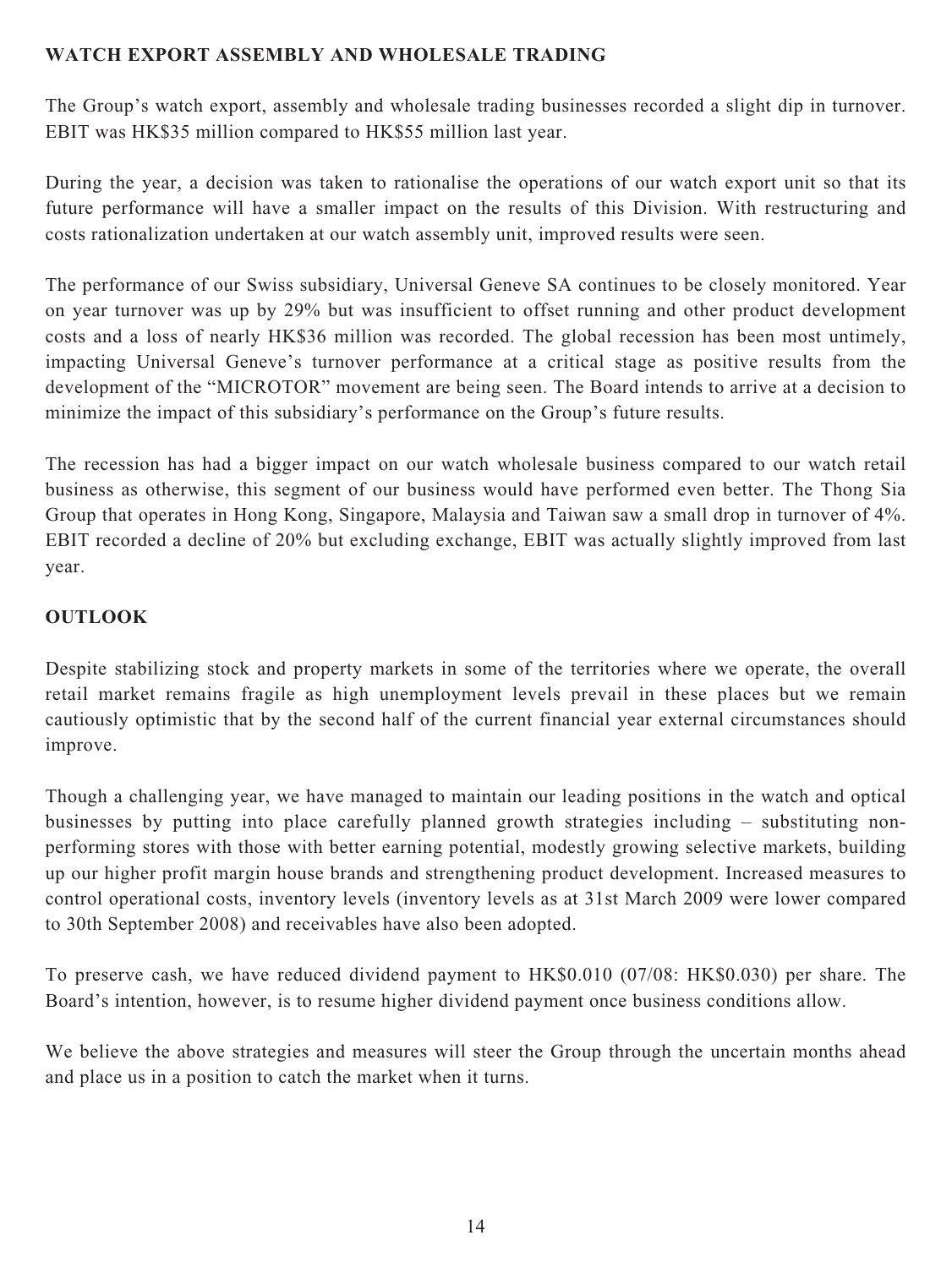# **FINANCE**

The Group's gearing ratio at balance sheet date was 51% (2008: 36%), which was calculated based on the Group's net debt of HK\$406 million (2008: HK\$304 million) and shareholders' funds of HK\$789 million (2008: HK\$843 million). The Group's net debt was calculated based on the Group's borrowings of HK\$523 million (2008: HK\$470 million) less the Group's bank balances and cash of HK\$117 million (2008: HK\$166 million). Of the Group's borrowings at balance sheet date, HK\$407 million (2008: HK\$325 million) were repayable within 12 months.

Of the Group's borrowings, 5% (2008: 2%) were denominated in foreign currencies. The Group's borrowings denominated in Hong Kong Dollars were on a floating rate basis at either bank prime lending rates or short term inter-bank offer rates.

The Group does not engage in speculative derivative trading.

The Group enters into forward foreign exchange contracts when it is deemed appropriate as hedges against its foreign currency exposures. The forward foreign exchange contracts are strictly used to settle trade creditors and operating expenses. The hedging activities are regularly reviewed by the Group.

As at 31st March 2009, the Group does not have any significant contingent liabilities.

# **CAPITAL STRUCTURE OF THE GROUP**

There was no change in the capital structure of the Group during the year.

# **CHANGES IN THE COMPOSITION OF THE GROUP DURING THE YEAR**

There was no change in the composition of the Group during the year.

# **NUMBER AND REMUNERATION OF EMPLOYEES, REMUNERATION POLICIES, BONUS AND TRAINING SCHEMES**

The Group's remuneration policies are reviewed on a regular basis and remuneration packages are in line with market practices in the relevant countries where the Group operates. As of 31st March 2009, the Group had 3,231 (2008: 3,068) employees .

# **DETAILS OF THE CHARGES ON GROUP ASSETS**

As at 31st March 2009, certain of the Group's freehold land and buildings amounting to HK\$58 million (2008: HK\$59 million), investment property amounting to HK\$33 million (2008: nil) and leasehold land amounting to HK\$146 million (2008: HK\$156 million) were pledged to secure banking facilities granted to the Group.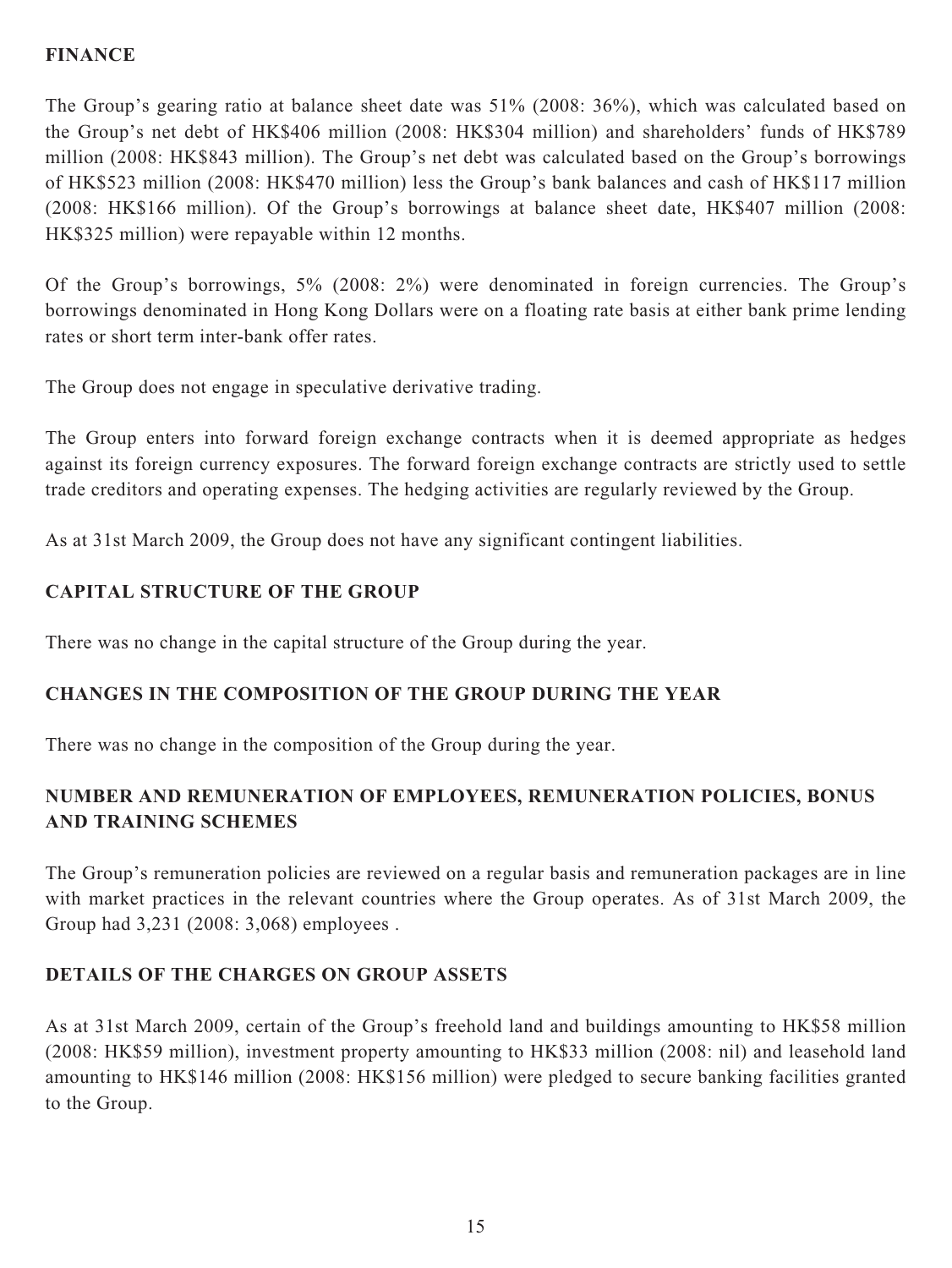# **CLOSURE OF REGISTER OF MEMBERS**

The Register of Members of the Company will be closed from 1st September 2009 (Tuesday) to 8th September 2009 (Tuesday) both days inclusive, during which period no transfer of shares will be effected. To determine entitlement to attend and vote at the forthcoming Annual General Meeting to be held on 8th September 2009 and in order to qualify for the entitlement to the final dividend, all transfers accompanied by the relevant share certificates must be lodged with the Company's Hong Kong Registrar, Computershare Hong Kong Investor Services Limited, 1712-1716, 17th Floor, Hopewell Centre, 183 Queen's Road East, Wanchai, Hong Kong for registration no later than 4:00 p.m. on 31st August 2009 (Monday). The final dividend will be paid on or about 5th October 2009 (Monday).

# **PURCHASE, SALE OR REDEMPTION OF LISTED SECURITIES**

The Company has not redeemed any of its shares during the period. Neither the Company nor any of its subsidiaries has purchased or sold any of the Company's shares during the year.

# **CORPORATE GOVERNANCE**

During the year ended 31st March 2009, the Company has complied with the code provisions of the Code on Corporate Governance Practices (the "Code Provisions") as set out in Appendix 14 of the Listing Rules, except for the following deviations:

## **Code Provision A.4.2**

Under Code Provision A.4.2, every director, including those appointed for a specific term, should be subject to retirement by rotation at least once every three years. Not all Directors of the Company retire strictly under Code Provision A.4.2 but in accordance with the Company's Bye-Laws. Bye-Law 110(A) stipulates that one-third of the Directors of the Company who have been longest serving in office since their last election, except the Chairman, Vice-Chairman or Chief Executive Officer, shall retire from office by rotation at each annual general meeting.

# **Code Provision B.1.3**

This Code Provision deals with the terms of reference of the remuneration committee. The Company has adopted the terms of reference under Code Provision B.1.3 except that the terms of reference do not include reviewing and determining the remunerations packages of senior management. The Company believes that the remuneration packages of senior management should be the responsibility of the executive Directors as they are in a better position to appraise the performance of senior management.

# **Code Provision E.1.2**

Under the first part of Code Provision E.1.2, the Chairman of the Board should attend annual general meetings. The Chairman of the Board did not attend the annual general meeting of the Company held on 8th September 2008 as he was not in Hong Kong, but the respective chairmen of the Audit Committee and the Remuneration Committee were present.